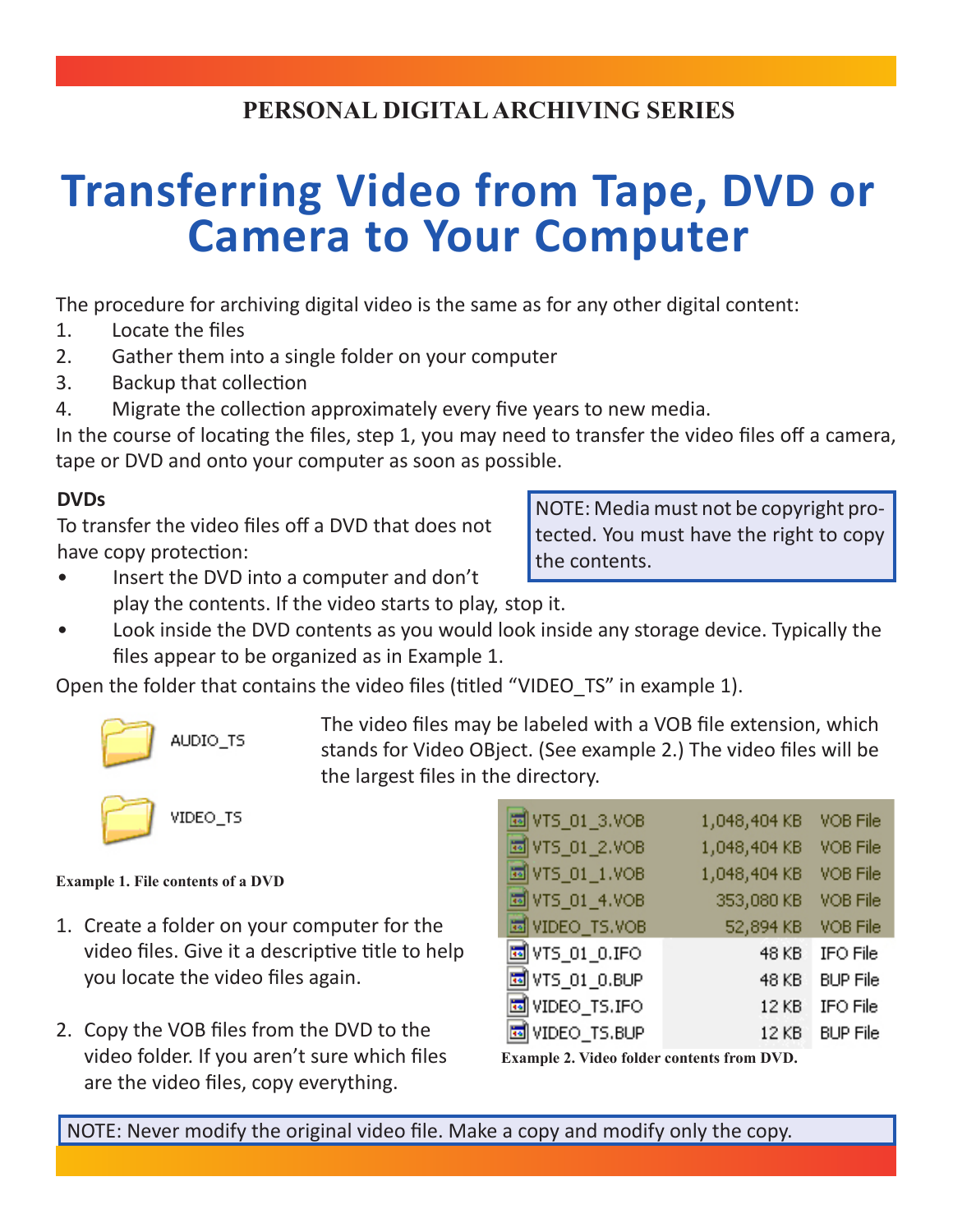#### **Videotape**

Analog videotape is fragile and could become unplayable after a few years. The more you play the tape the more you wear it down and the greater the risk of losing access to your video. And when you make copies of the videotape, each successive copy (copies of copies) has increasingly poorer image and sound quality. This is called "generational decay."

The following methods presume you are using a VHS tape that has no copy protection. Trying to digitize copy-protected VHS tapes may result in copies that have blurry, dark or scrambled images or they may have no image at all.

Here are several methods of digitizing videotape:

#### *Recording from VCR to digital video camera*

Connect the VCR to a digital video camera, play the VHS videotape and record the content with the digital video camera.



Once the video content is on the digital video camera, connect the digital video camera to a computer and transfer the digital video file from the camera to the computer.

**Example 2. Video folder contents from DVD.**

NOTE: many digital video cameras can be used as a "pass-through device" by connnecting the video camera to the VCR as described above and at the same time connecting the video camera to your computer and capturing the video in real time.

This method is similar to the "VCR to digital converter" scenario described next, but may not yield as high quality of an image as using a standalone digital converter. Please review your camera's instruction manual for how to do this.